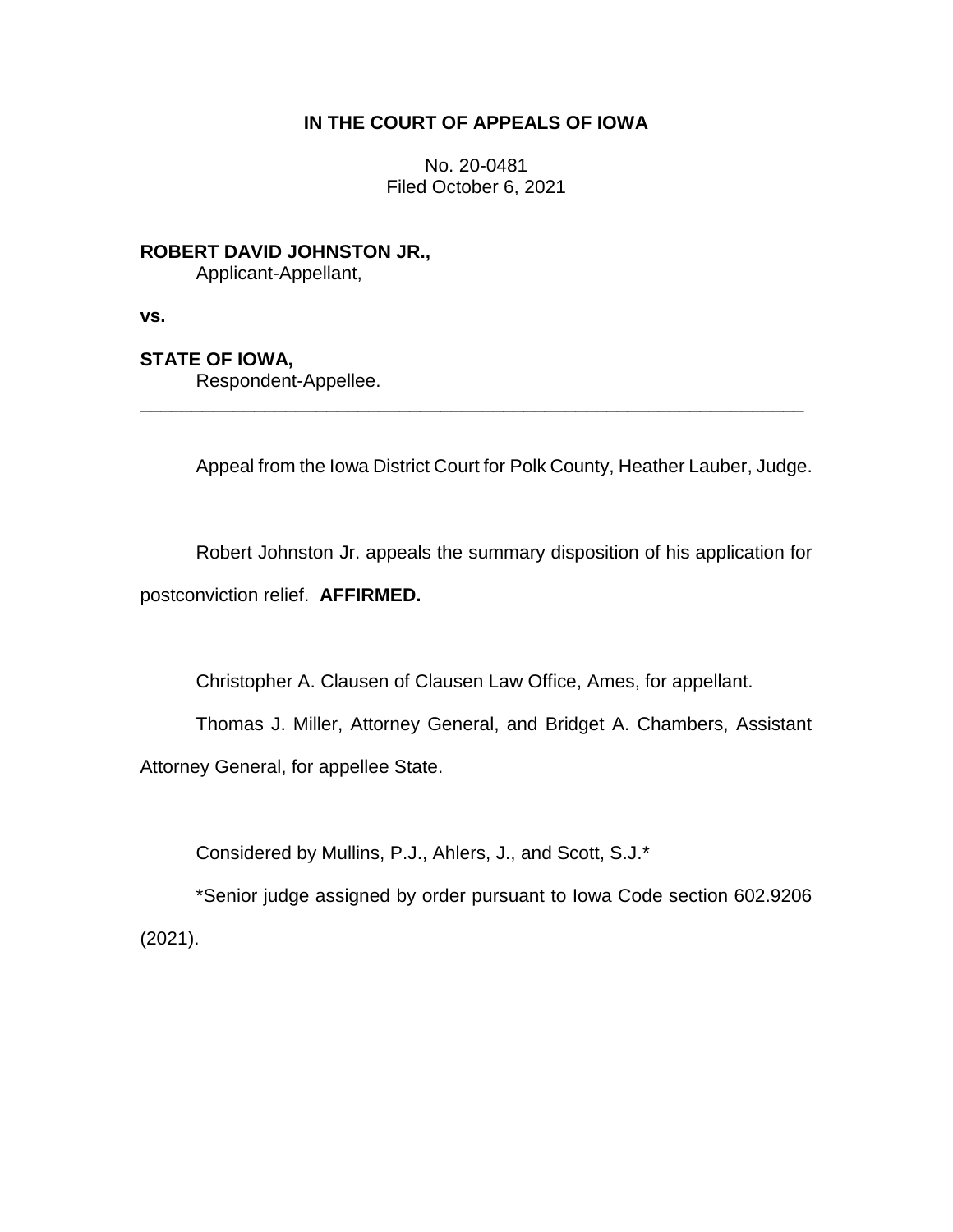## **SCOTT, Senior Judge.**

In 2008, sentence was imposed upon Robert Johnston Jr.'s convictions of second-degree murder and willful injury. No appeal was taken. He has filed various applications for postconviction relief (PCR) since then. He filed the application precipitating this appeal in late 2018, more than ten years after his convictions became final. In time, the district court granted the State's motion for summary disposition on statute-of-limitations grounds. Johnston appeals that ruling.

We review summary disposition rulings in PCR proceedings for legal error. *Linn v. State*, 929 N.W.2d 717. 729 (Iowa 2019). Summary disposition is appropriate if "there is no genuine issue of material fact and . . . the moving party is entitled to a judgment as a matter of law." *Schmidt v. State*, 909 N.W.2d 778, 784 (Iowa 2018) (ellipsis in original) (quoting *Davis v. State*, 520 N.W.2d 319, 321 (Iowa Ct. App. 1994)); *see also* Iowa R. Civ. P. 1.981(3). "There is no fact issue if the only dispute concerns the legal consequences flowing from the undisputed facts." *Berte v. Bode*, 692 N.W.2d 368, 370 (Iowa 2005) (citation omitted). The record is viewed "in the light most favorable to the nonmoving party" and we "draw all legitimate inferences from the evidence in favor of the nonmoving party." *Schmidt*, 909 N.W.2d at 784.

Johnston seems to argue his claim of actual innocence based on purported newly discovered evidence serves as a ground of fact that could not be raised in the limitations period and is sufficient to except him from the statute of limitations. That evidence is one of his codefendant's January 2020 deposition testimony that Johnston did not have an intent to kill the victim, he left the scene before the victim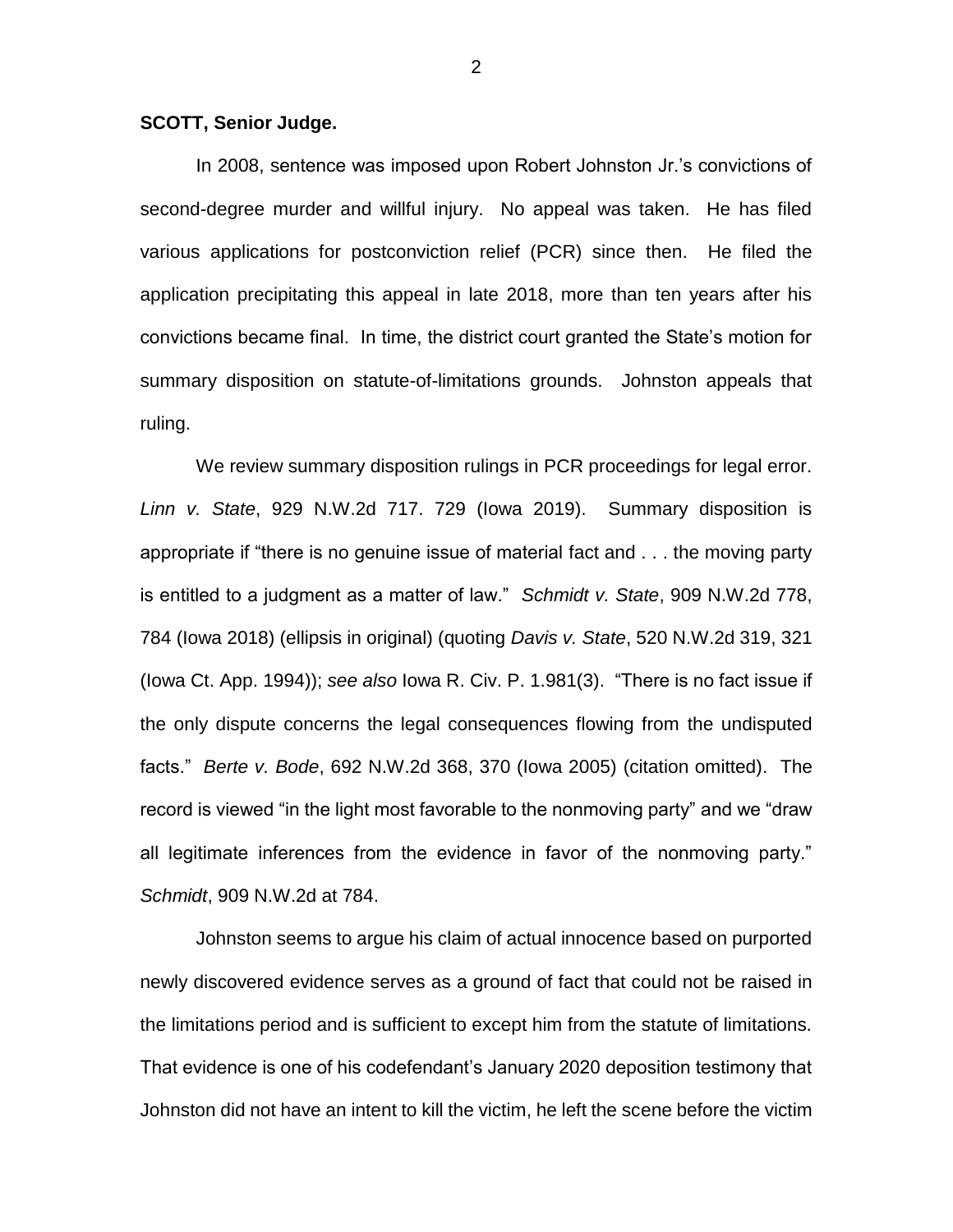was killed, and the codefendant did not form an intent to kill the victim until after Johnston left. He also argues the supreme court's 2018 *Schmidt* decision, amounts to a new ground of law that could not have been raised within the limitations period excepting him from the statute of limitations based on his actual innocence claim.

Assuming the codefendant's testimony was true, it would have certainly been within Johnston's knowledge before the limitations period expired, and even before he pled guilty. The deposition testimony shows the codefendant was interviewed by Johnston's counsel, provided the same information, had actually been lined up to testify to the same information on Johnston's behalf in the criminal trial, and was transported to the courthouse for that purpose during the trial. By that point, Johnston decided to plead guilty. While Johnston claims the record is insufficient to show whether his counsel advised him of the codefendant's planned testimony, Johnston was at the scene of the crime and would have known there might be potentially available testimony from the codefendant.

"We have found *Schmidt* does not apply to overcome the statute of limitations where the evidence put forward to support a claim of actual innocence was available to the applicant or could have been discovered with due diligence within the limitations period." *Quinn v. State*, 954 N.W.2d 75, 77 (Iowa Ct. App. 2020).

The new-ground-of-fact analysis is a component of a claim of actual innocence based upon alleged newly discovered evidence found after the three-year limitations period, and the ground-of-fact exception only overcomes the statute of limitations if it could not have been raised within the limitations period. The evidence presented to support [Johnston's] claim of actual innocence [and urged within this